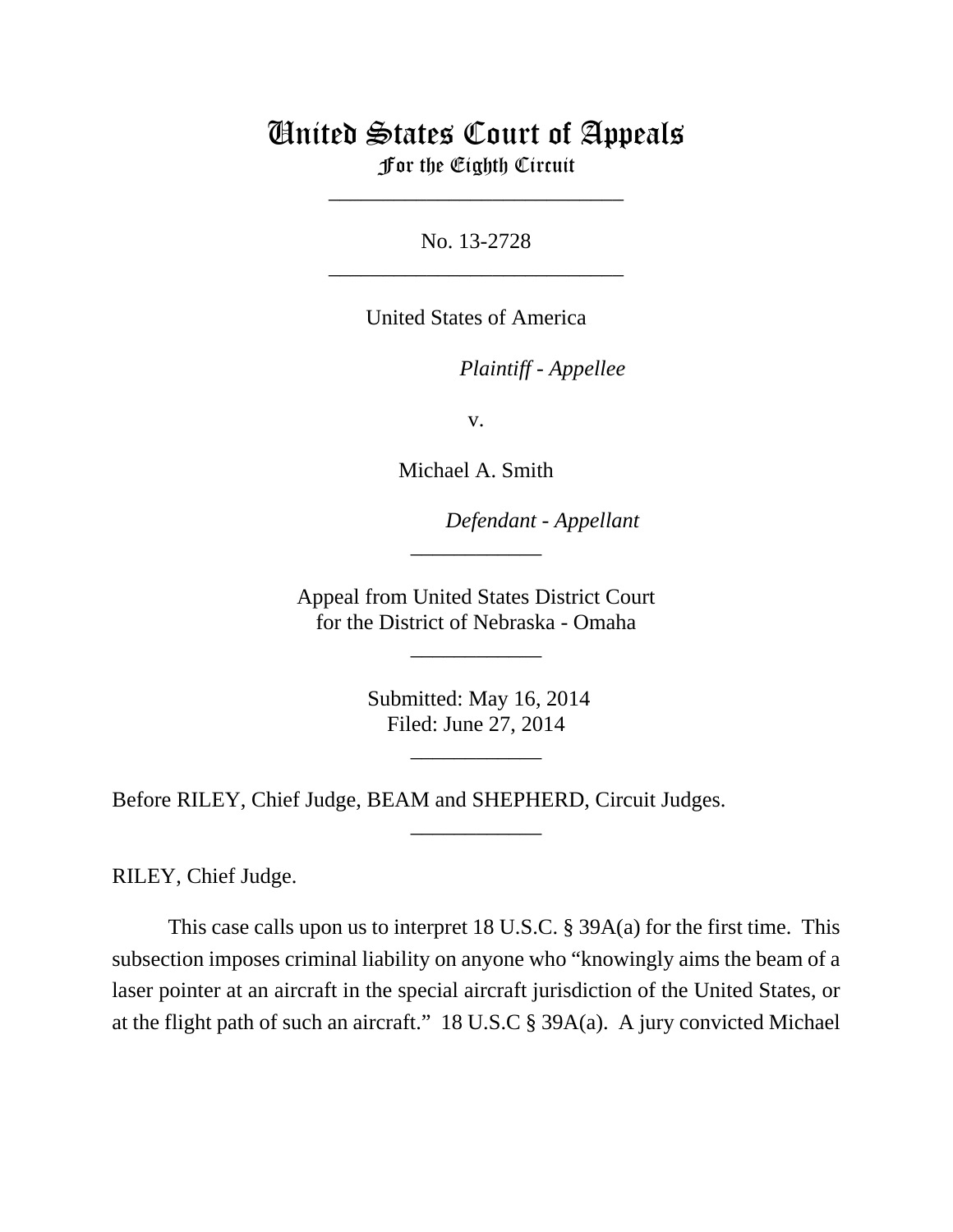A. Smith of violating § 39A(a) after which the district court<sup>1</sup> sentenced him to 24 months in prison and 3 years of supervised release. Smith challenges his conviction, arguing the district court should have read § 39A(a) to provide Smith a mistake-offact defense based upon his reasonable belief that his laser would not reach the targeted aircraft. Claiming the word "aims" "carries with it an 'intent to hit' the object," Smith argues the district court erred in (1) excluding expert testimony as to the perceived range of a laser, and (2) rejecting his defense instructions. Because we do not read  $\S$  39A(a) to require an "intent to hit," we affirm.<sup>2</sup>

#### **I. BACKGROUND**

#### **A. Factual Background**

In the early morning hours of July 11, 2012, authorities in Omaha, Nebraska, learned the cockpit of an inbound Boeing 737 had been illuminated by a laser. The local police department dispatched a helicopter to locate the laser. As the police helicopter approached the approximate location of the laser's source, Smith, standing in his backyard, directed his laser pointer's green beam at the helicopter, illuminating its cockpit. Smith's beam struck the helicopter several times, but when the helicopter got close, his beam disappeared. Unable to pinpoint Smith's location, the helicopter was forced to depart. But as the helicopter began to do so, Smith again shone his laser's beam on the helicopter. The helicopter resumed its approach until, again, the beam disappeared. In what the helicopter pilots described as a back-and-forth game of "cat-and-mouse," the helicopter approached Smith when the laser was visible and feigned departure when it was not. Ultimately, the pilots were able to identify Smith's exact location and dispatched a ground officer.

<sup>&</sup>lt;sup>1</sup>The Honorable John M. Gerrard, United States District Judge for the District of Nebraska.

<sup>&</sup>lt;sup>2</sup>We have appellate jurisdiction under 28 U.S.C. § 1291.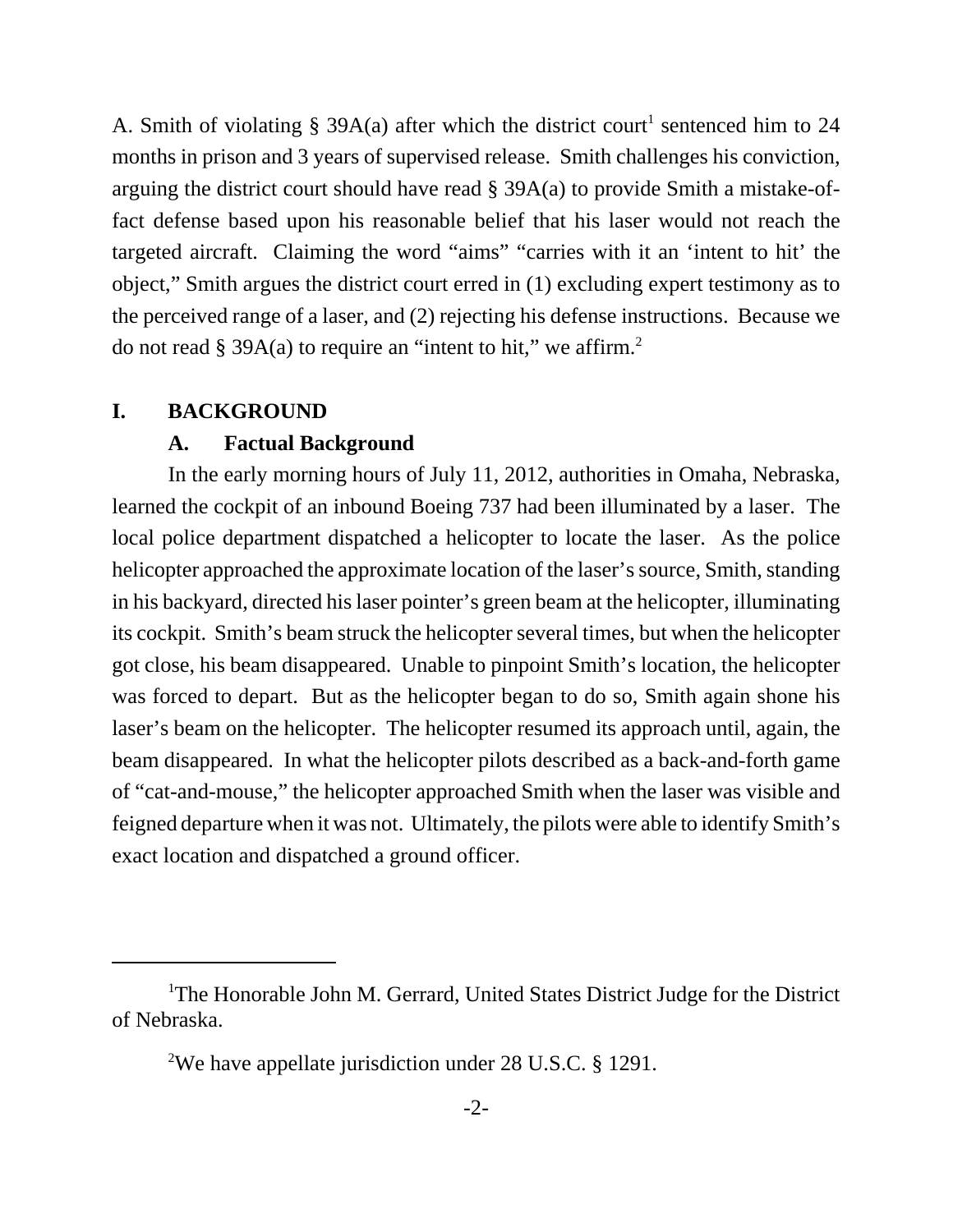The ground officer found Smith standing in his backyard pointing a green laser pointer skyward in the direction of the helicopter. The officer handcuffed Smith and removed him for questioning. According to the arresting officer's testimony, Smith "stated that earlier he had been shining [the laser] at aircraft that he thought were far enough away that it wouldn't actually reach those aircraft." Smith "denied actually shining [the laser] at the police" helicopter.

## **B. Procedural History**

A grand jury indicted Smith of knowingly aiming a laser pointer's beam at the police helicopter in violation of 18 U.S.C. § 39A(a). The day before trial, Smith submitted proposed jury instructions, including a theory-of-defense instruction proposing he could not have "'knowingly' aimed the beam at the aircraft" if he "mistakenly believed that the laser beam could not travel the distance necessary to reach the aircraft."

On the first day of trial, the parties asked the district court to provide its preliminary interpretation of § 39A(a) and asked, in particular, whether the statute required the government to prove Smith believed his laser's beam would strike the aircraft. The district court concluded, "[§] 39A is violated whenever a person points a laser pointer at what the person knows to be an aircraft, regardless of that person's belief, whether it be reasonable or not, that the laser pointer will not reach the aircraft or affect its crew." First, the district court noted "the term 'knowingly' . . . clearly applies to what the laser is pointed at"—that is, "the defendant has to know that he's aiming . . . a laser beam at an aircraft" as opposed to believing the target is "a shooting star" or "a satellite." The district court then reasoned the central question revolved around the meaning of "knowingly aim." The district court read "to aim at" as simply meaning "to point[ ]at," reasoning this definition was supported by the statutory text's common meaning, its legislative history, and the circumstances underlying the statute's enactment. Based on this interpretation, the district court ultimately refused Smith's proposed theory-of-defense instruction.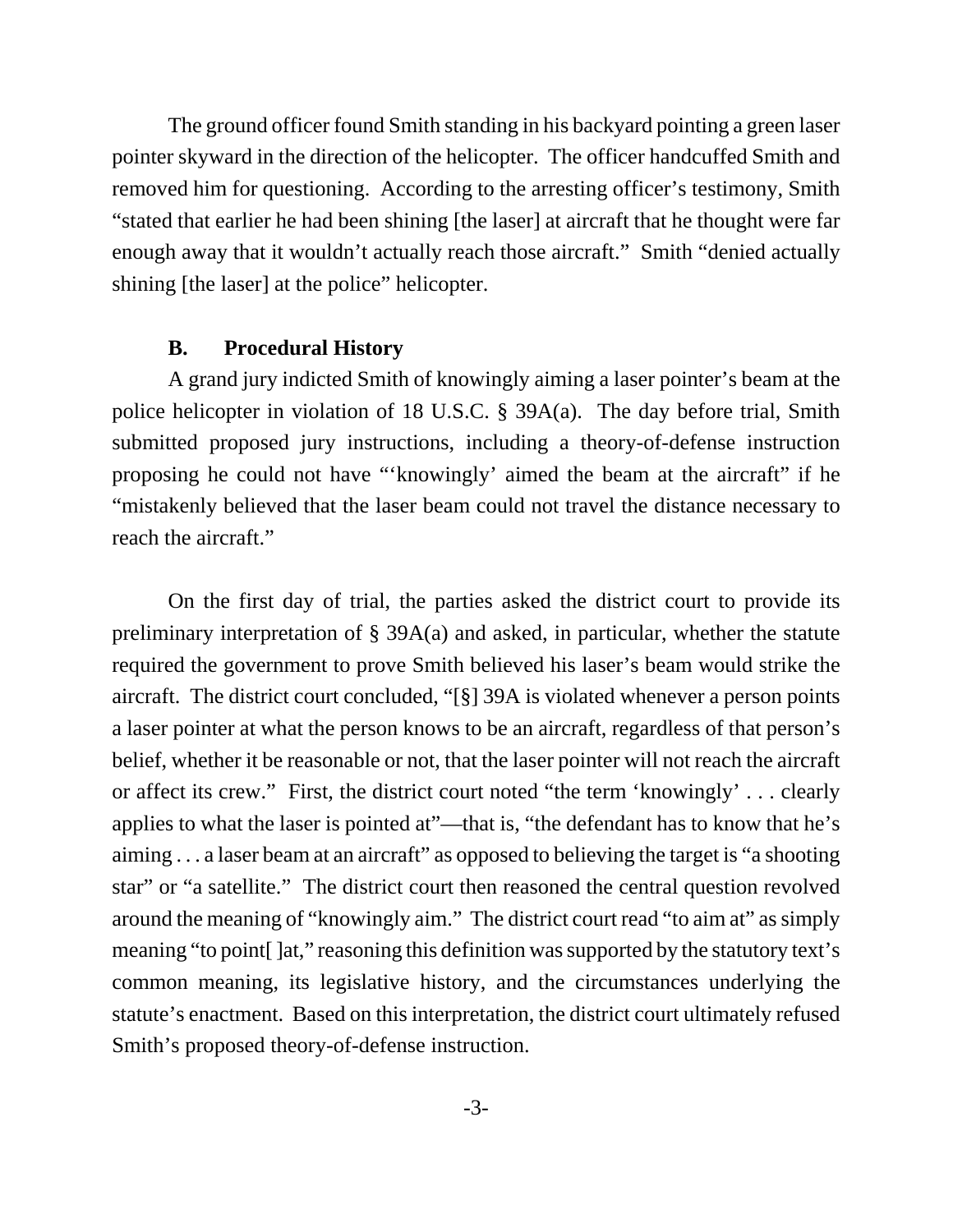During the second day of trial, Smith called a physics professor, Dr. David Sidebottom. Following the government's objection, Dr. Sidebottom testified during an offer of proof that a layer of atmosphere close to the ground contains dust which reflects the laser's beam. Dr. Sidebottom explained that once the beam clears this dust layer, there can be fewer particles to reflect the laser, making it sometimes appear as if the beam stops abruptly when it actually continues on. The district court excluded Dr. Sidebottom's testimony because under the district court's interpretation of § 39A(a), it did not matter whether Smith believed—reasonable or not—that the beam could reach the helicopter.

The jury found Smith guilty of violating § 39A(a). Smith now appeals his conviction.

#### **II. DISCUSSION**

Smith's appeal targets the district court's exclusion of Dr. Sidebottom's testimony and rejection of Smith's proposed jury instructions. As both parties agree, the foundation of these challenges and the crux of this appeal is the definition of the phrase "knowingly aim." Section 39A(a) covers an offender who "knowingly aims the beam of a laser pointer at an aircraft . . . or at the flight path of such an aircraft." Smith contends this language requires a defendant to knowingly point a laser beam *intending the beam to strike the targeted object*, whereas the government defends the district court's understanding by arguing an offender need only *direct the beam towards* the target. We review de novo this question of statutory interpretation. See United States v. Zaic, 744 F.3d 1040, 1042 (8th Cir. 2014).

"As in all such cases, we begin by analyzing the statutory language," Hardt v. Reliance Standard Life Ins. Co., 560 U.S. 242, 251 (2010), "giv[ing] words their 'ordinary, contemporary, common meaning' unless they are otherwise defined in the statute itself," Hennepin Cnty. v. Fed. Nat'l Mortg. Ass'n, 742 F.3d 818, 821 (8th Cir. 2014) (quoting United States v. Friedrich, 402 F.3d 842, 845 (8th Cir. 2005)). If the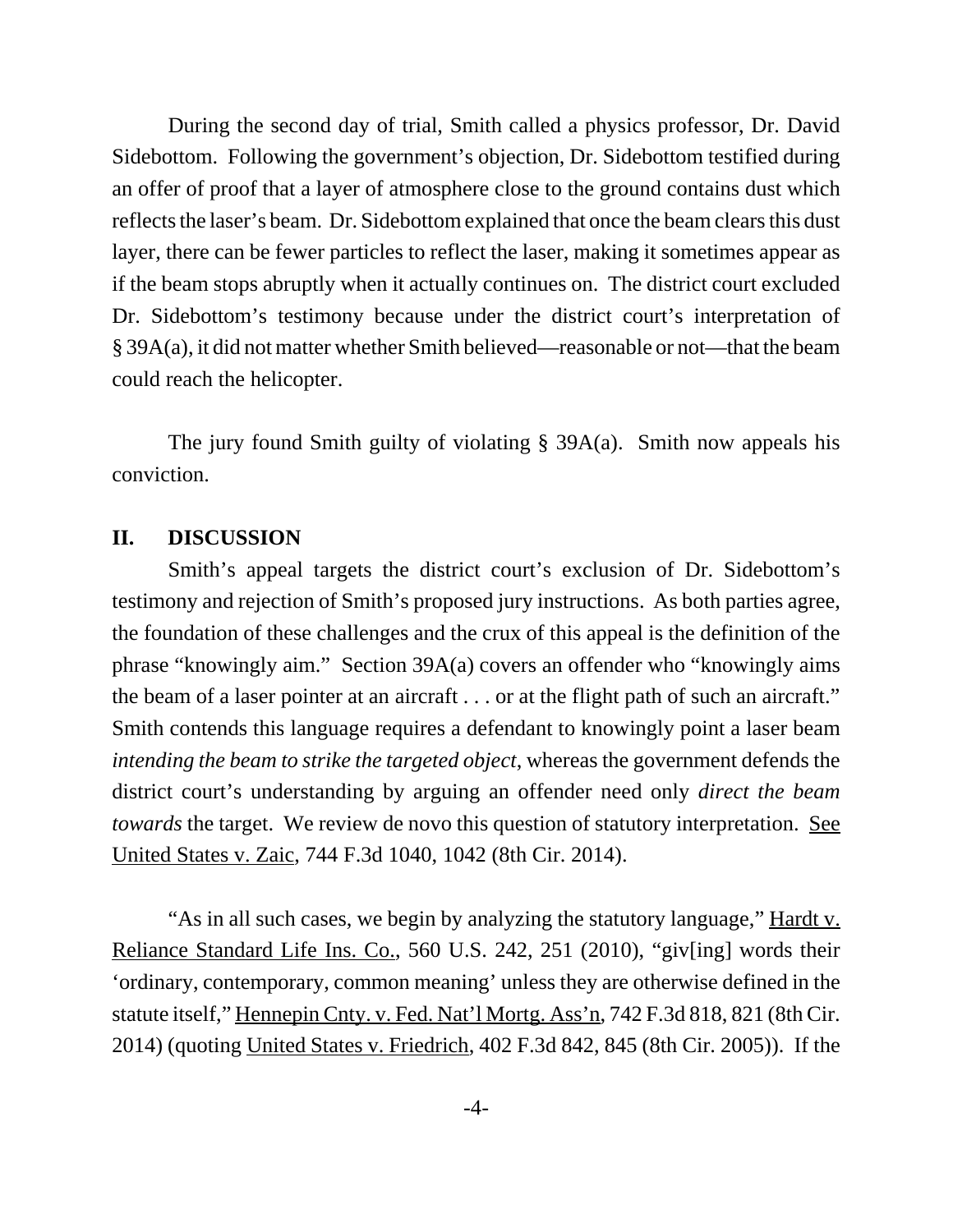language's meaning is unambiguous when "read in its proper context," McCarthy v. Bronson, 500 U.S. 136, 139 (1991), "then, this first canon is also the last: 'judicial inquiry is complete,'" Conn. Nat'l Bank v. Germain, 503 U.S. 249, 254 (1992) (quoting Rubin v. United States, 449 U.S. 424, 430 (1981)). Here, our inquiry begins and ends with this first step.

# **A. Text and Context**

# **1. Knowingly**

Smith's opening salvo is his argument that "the district court only applied 'knowingly' to the 'aircraft' element of § 39A and did not apply 'knowingly' to the 'aim the beam of a laser pointer at' element." This argument misses its mark. The district court never suggested "knowingly" modifies only the "aircraft" element but instead recognized there was *no question* the *mens rea* requirement modified the "aircraft" element and then moved on to explain the real task at hand was determining "how 'knowingly' modifies 'aims'" and, more importantly, what "Congress meant by the word 'aim.'" Thus, contrary to Smith's contention, the district court correctly recognized "knowingly" modifies both the "aim" and "aircraft" elements. See, e.g., United States v. Bruguier, 735 F.3d 754, 758 (8th Cir. 2013) (en banc) (noting our presumption is to read "'a phrase in a criminal statute that introduces the elements of a crime with the word "knowingly" as applying that word to each element,'" unless "'special contexts or . . . background circumstances'" call for a different reading (omission in original) (quoting Flores-Figueroa v. United States, 556 U.S. 646, 652 (2009))).

Nor does the district court's interpretation of "to aim at"—that is, "to point at"—wash away the "knowingly" requirement. Under the district court's interpretation, "knowingly" still modifies "aim" to require that an offender understand he or she is pointing or directing the laser's beam at an aircraft, regardless whether the offender intends to strike the aircraft.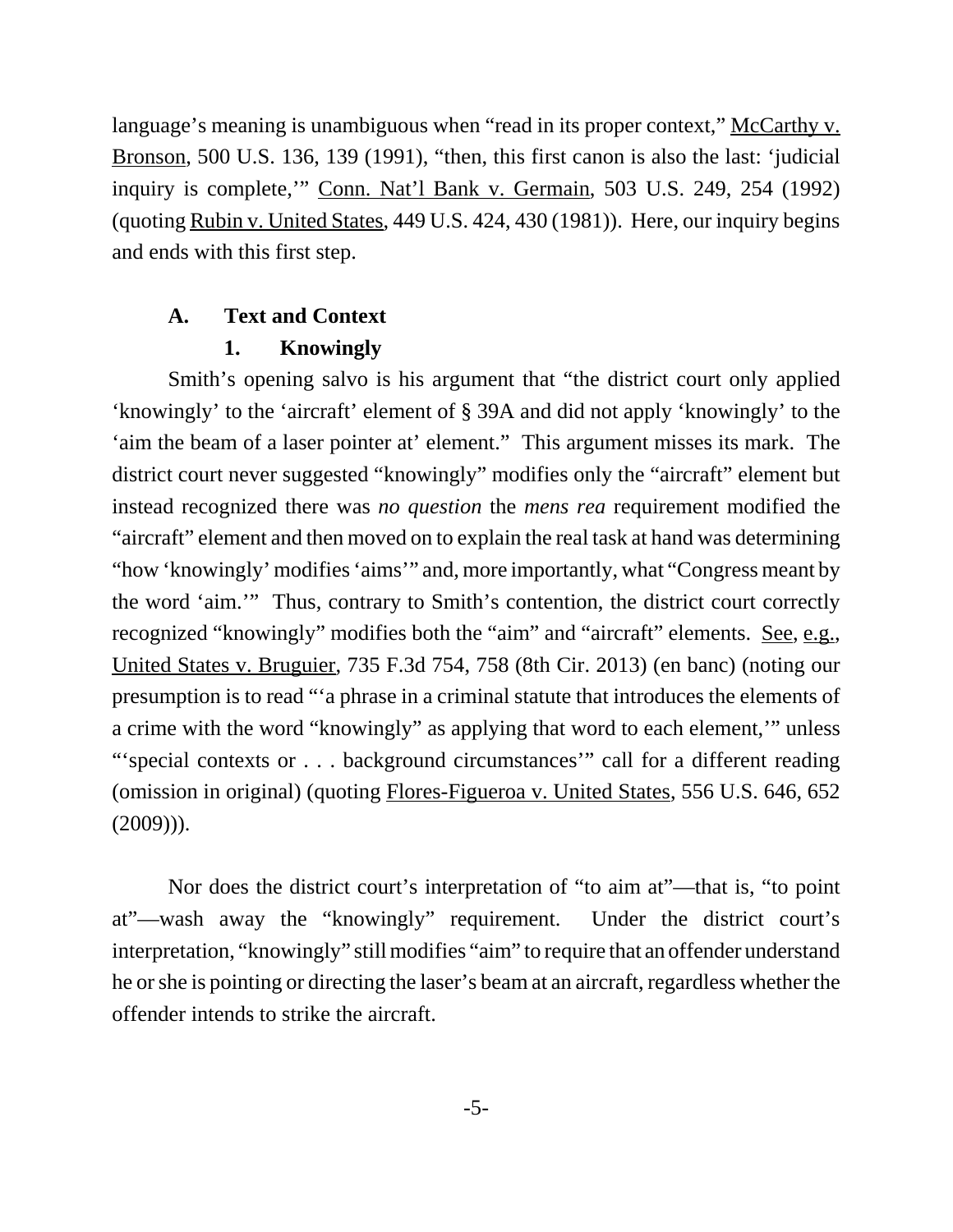There is thus no real disagreement as to whether "knowingly" modifies "aim." Smith's real argument, as the district court correctly observed, comes down to the proper construction of the word "aim."

#### **2. Aim**

Smith contends the statute's use of "aim" unambiguously "carries with it an 'intent to hit' the object" targeted. This word's common American usage necessitates no such intent requirement. See, e.g., New Oxford American Dictionary 33 (3d ed. 2010) (defining "aim" paired with a direct object as "point or direct (a weapon or camera) at a target: *aim the camcorder at some suitable object*"); The American Heritage Dictionary of the English Language 36 (5th ed. 2011) (defining the verb as "[t]o direct (a weapon or camera) toward a point" and "[t]o direct or propel (an object, such as a ball) toward a point").

The district court looked to Webster's Third New International Dictionary 45 (1993), which defines the verb "to aim" as "to point in a particular direction or at a particular object." Smith asserts "the district court read the wrong definition from Webster's Third New International." In his brief and at oral argument, Smith proposed one of the dictionary's other definitions: "to direct or point (as a weapon or missile) at or so as to hit an object." Id. This, Smith vigorously asserts, is the "proper" definition and the one which "Congress intended to be used." But even if that were true (and we see nothing in the statute mandating the use of this particular definition), Smith's preferred definition still falls short. Under this disjunctive definition, a defendant can "aim" by directing the beam "at . . . an object" *or* "so as to hit an object." Id.; see also Random House Webster's Unabridged Dictionary 42 (2d ed. 2001) (providing the transitive definition: "to position or direct (a firearm, ball, arrow, rocket, etc.) so that, on firing or release, the discharged projectile will hit a target *or* travel along a certain path" (emphasis added)). The usage examples for this definition show that "a small cannon" can be "aimed into space" and "a camera" can be "aimed at the scene." Webster's Third New International, supra, at 45. Thus,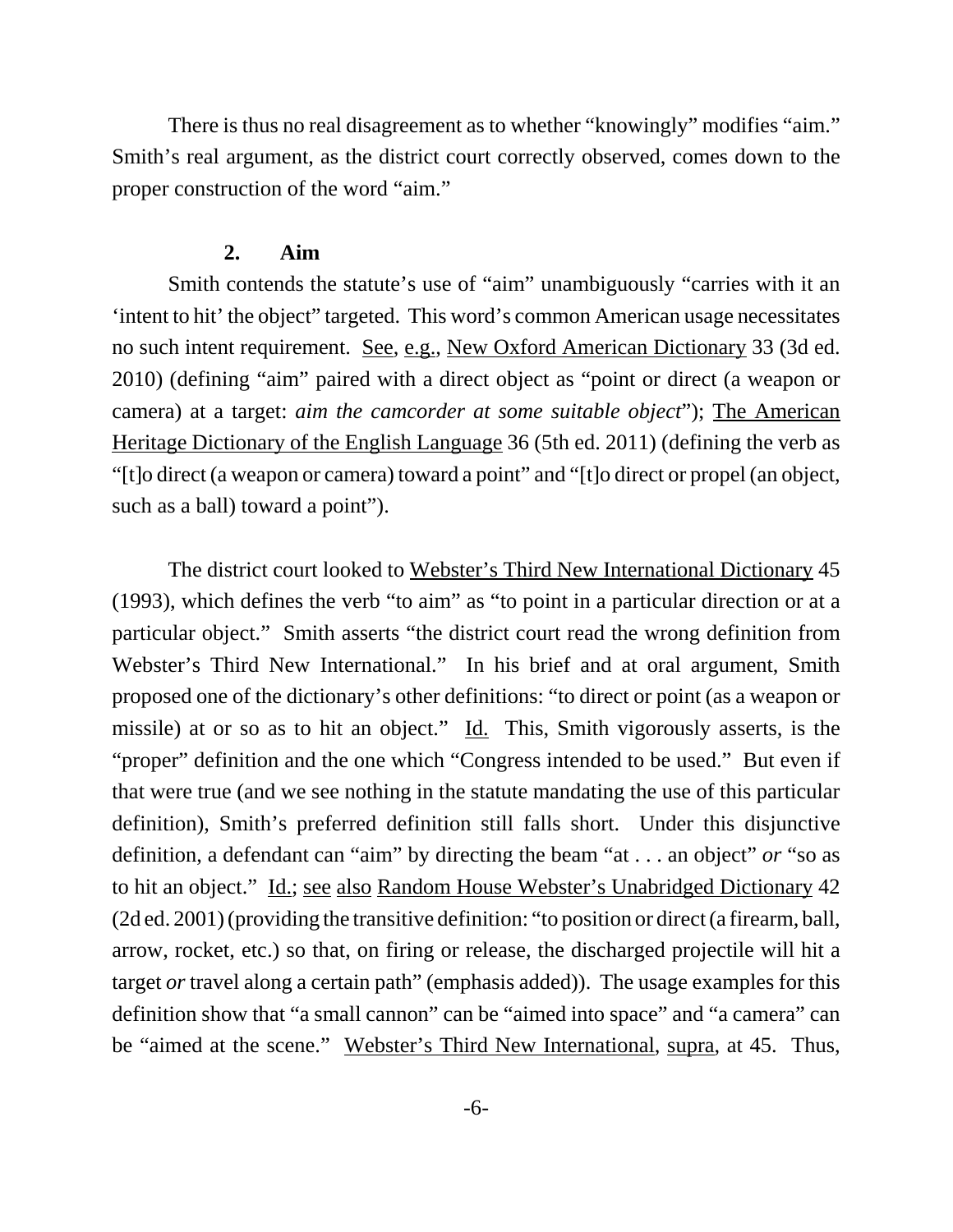aiming may accompany an intent to strike the target, but the word's common meaning is not limited to such instances.

Ordinary use of the word "aim" confirms this understanding. Consider the familiar phrase "Ready, aim, fire!" A ceremonial commander at a military memorial orders the riflemen to ready their rifles, aim the barrels, and then pull the triggers. The riflemen dutifully obey the second of these three orders not by manifesting any present intent for either barrel or bullet to strike any target, but instead by directing the rifle's gaze. By using the term "aim at" rather than some result or contact oriented term—for instance, "knowingly illuminating an aircraft"—Congress specified the act of directing the active laser pointer's beam, not of manifesting one's intent to strike the target.

Congress's clear choice is amplified by the "'the design of the statute as a whole and . . . its object and policy." Dada v. Mukasey, 554 U.S. 1, 16 (2008) (quoting Gozlon-Peretz v. United States, 498 U.S. 395, 407 (1991)). By also criminalizing the act of knowingly aiming at an aircraft's "flight path," Congress illustrates its intent to discourage those who would direct the beam so as to harry the aircraft without necessarily intending to strike it—including the individual who knowingly directs the laser toward a recognized aircraft, but neglects to consider the power of his device or the effective range of his laser.

Relying on plain text and common usage, we conclude § 39A(a)'s requirement that the laser beam be "knowingly aim[ed]" does not require an offender to intend the beam to strike the aircraft or flight path in question.<sup>3</sup>

<sup>&</sup>lt;sup>3</sup>Smith seeks support in legislative history, focusing considerable energy on the passing word-usage in select statements by legislative proponents. We are not distracted from the plain meaning of a criminal statute by such "legislative incunabula," Taylor v. United States, 495 U.S. 575, 603 (1990) (Scalia, J., concurring). See United States v. Jungers, 702 F.3d 1066, 1069 (8th Cir. 2013). If